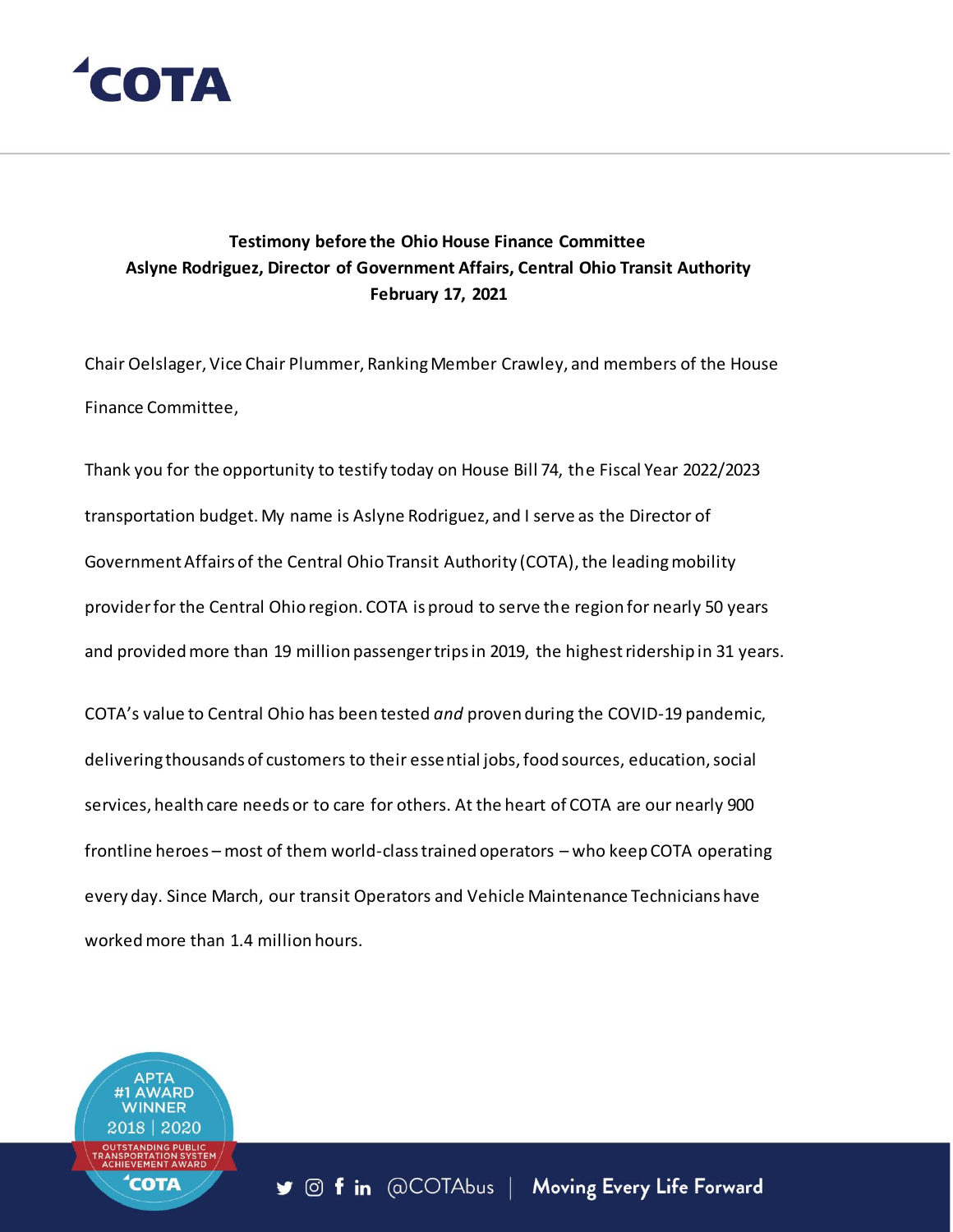## **ОТА**

Even during a pandemic, COTA made advances in 2020 to improve transit equity in neighborhoods by launching the nation's first bus on-demand zone, launching two additional transit on-demand microtransit zones, supporting wifi access and connectivity, and providing predictive analytics to prevent accidents.

Just two short years ago this General Assembly saw the need to invest in public transit as part of a comprehensive economic growth strategy. You were right then, and we must continue forward today. It is imperative that we restore the funding that you approved in the last budget of \$70M per fiscal year in public transit funding.

We recognize that Central Ohio and the Columbus Region are in a period of great change with an estimated one million more people moving to Central Ohio by 2050. Now is the time to show our Ohio citizens and those we wish to attract that we care about their mobility freedom, the ability to have quality choices on how to move about in their communities.

We also recognize the future of mobility is connected infrastructure and data. Vehicles, roads and people are beginning to communicate, creating efficiencies we can hardly conceive of today. Any future funding models must recognize the connectivity of the future if our transportation infrastructure is to be sustainable, encourage future economic development, embrace the innovation economy and increase quality of life. Ohio's transit

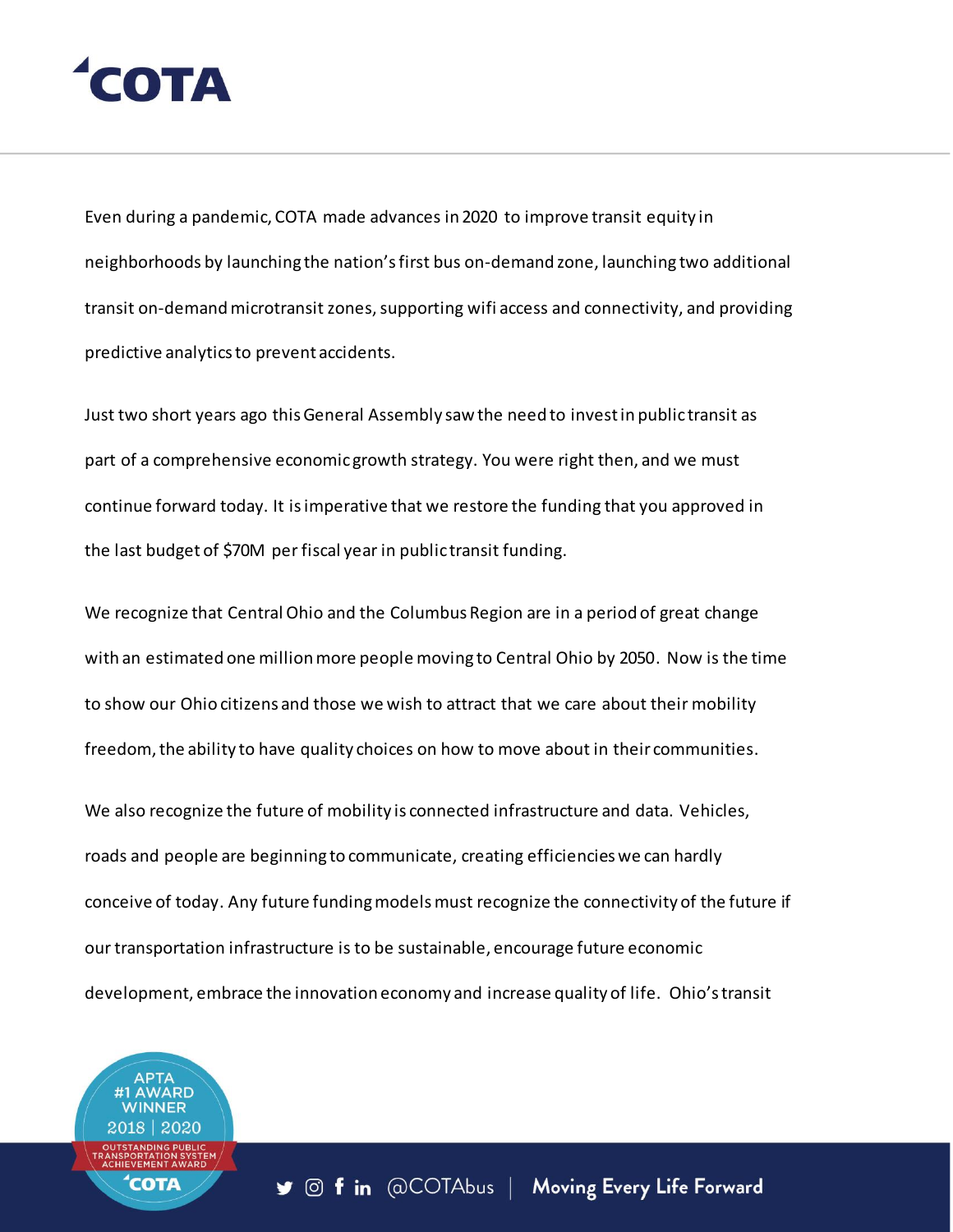## **LOTA**

systems generate \$3.6 billion in economic activity and create and support 180,000 private sector jobs. A \$185 million dollar investment by the state will be a terrific return on investment and allow us to do much more.

As the pandemic took hold in 2020, OBM instituted across the board agency budget cuts of 20%, reducing the appropriations level to \$54M. The introduced version of budget for SFY 22-23 slashed public transit funding by 90% to only \$7.3M per year. Public transit is disproportionately relied upon by lower income "essential workers" – grocery and pharmacy store clerks, restaurant workers, construction trades, warehouse and fulfillment centers. Minority populations make up more than 61% of our ridership. Also during the pandemic, transit authorities across the state continue to provide essential services to seniors, veterans, and the developmentally disabled populations – providing transport to vital healthcare appointments and access to other essential human needs.

Governor DeWine's COVID-19 Minority Health Strikeforce Report (August, 2020) and the Administration's more comprehensive "Ohio's Executive Response: A Plan of Action to Advance Equity (August, 2020) both identified public transit as a top impediment to access to healthcare services and to workforce participation and economic mobility. Federal money appropriated through the CARES Act was provided to public transit to deal specifically with

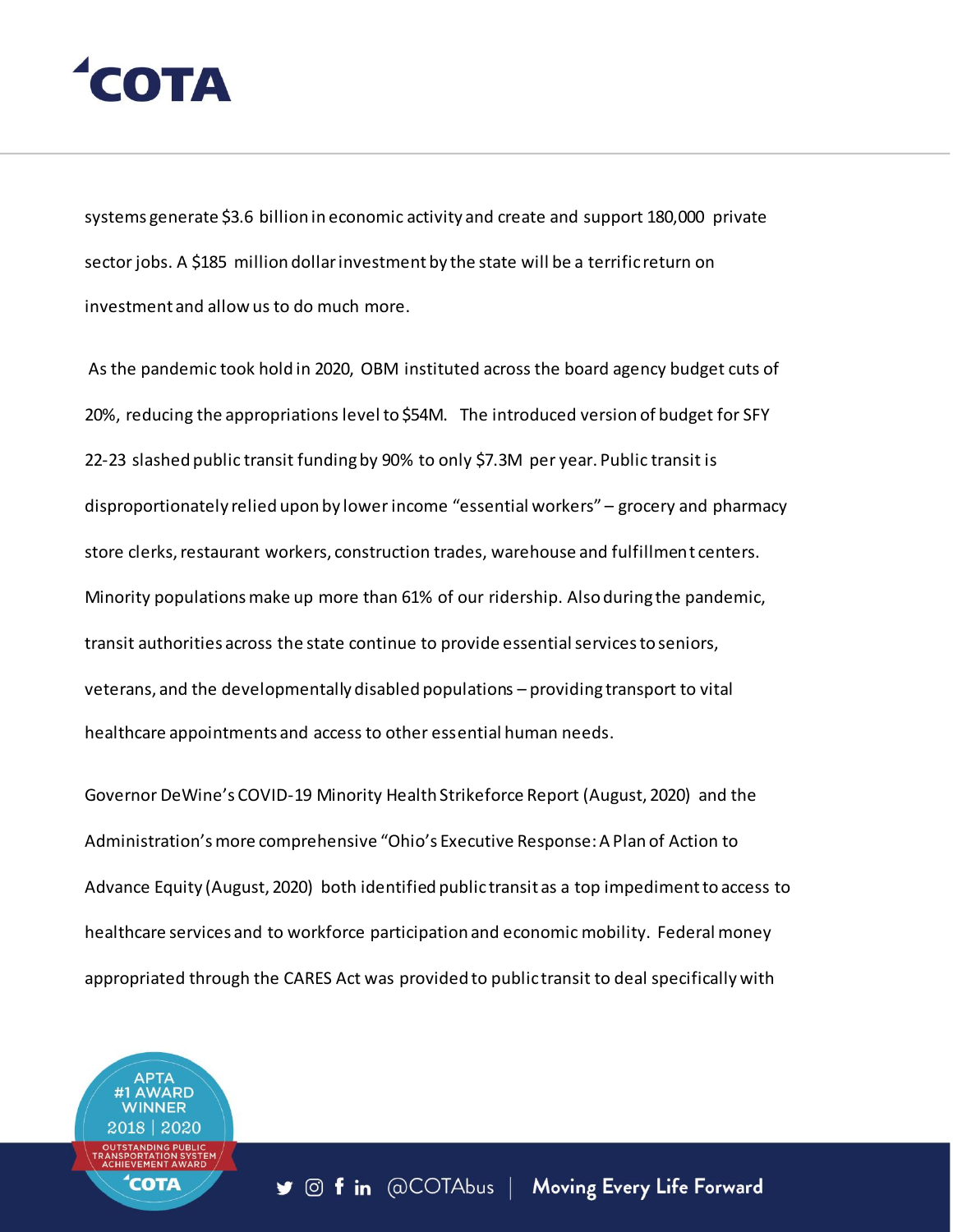# COTA

COVID related costs – specifically suspending fair collection during the pandemic, multiple daily deep cleanings of vehicles, procurement of PPE and other vital services to keep our authority safe and secure. When introducing the budget, the Governor said the State of Ohio should NOT budget based on one-time federal resources. Ohio's transit systems should also not budget based on one-time federal money – that is to be used for pandemic related costs. While the pandemic is not entirely behind us, Ohio must look ahead to the continued postpandemic economic recovery. This is the budget that will be in place through June  $30<sup>th</sup>$  of 2023. We know that through the lens of economic recovery, public transit is a critically factor in eliminating barriers to workforce participation.

The Ohio General Assembly has continued to invest significant amounts in workforce development, as a means of providing Ohioans access to upward economic mobility and less reliance on government safety net programs. However, investing in short-term certificates or workforce credentials without also addressing some of the more direct barriers to workforce participation (transportation, benefit cliff issues related to childcare, etc.) will cause these investments to fall short of their intended return for Ohio families. Ohio's public transit authorities and the Ohio communities we serve – rural, suburban, and urban – are united in the realization that we have an important role to play in advancing economic opportunity and also providing essential services to our most vulnerable populations